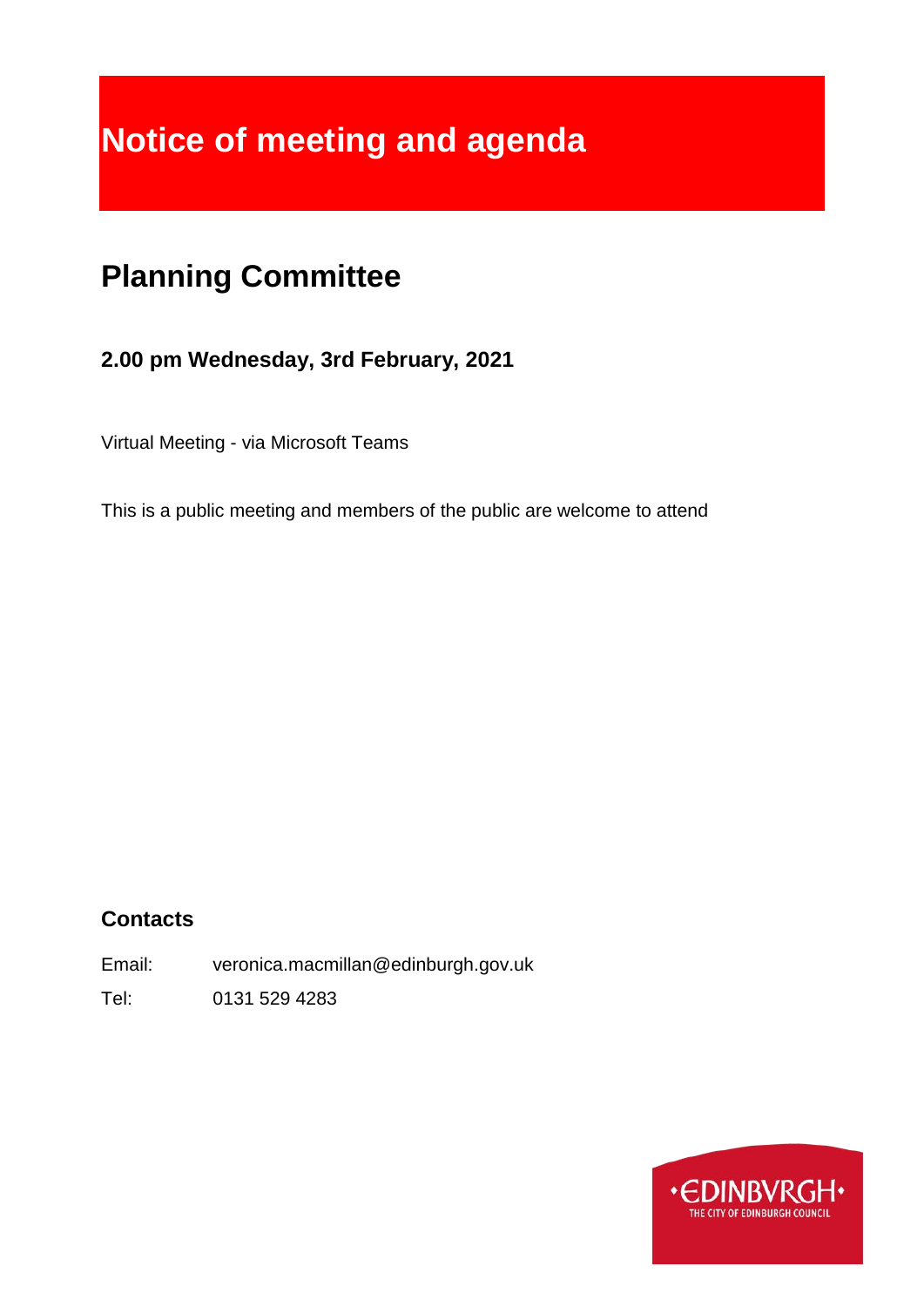### **1. Order of Business**

**1.1** Including any notices of motion and any other items of business submitted as urgent for consideration at the meeting.

# **2. Declaration of interests**

**2.1** Members should declare any financial and non-financial interests they have in the items of business for consideration, identifying the relevant agenda item and the nature of their interest.

#### **3. Deputations**

**3.1** If any

#### **4. Minutes**

**4.1** Planning Committee of 2 December 2020 - submitted for approval as a correct record 7 - 12

### **5. Business Bulletin**

**5.1** Planning Committee Business Bulletin 13 - 38

# **6. Development Plan**

**6.1** Scottish Government Position Statement on National Planning Framework 4 - City of Edinburgh Council – Report by the Executive Director of Place 39 - 46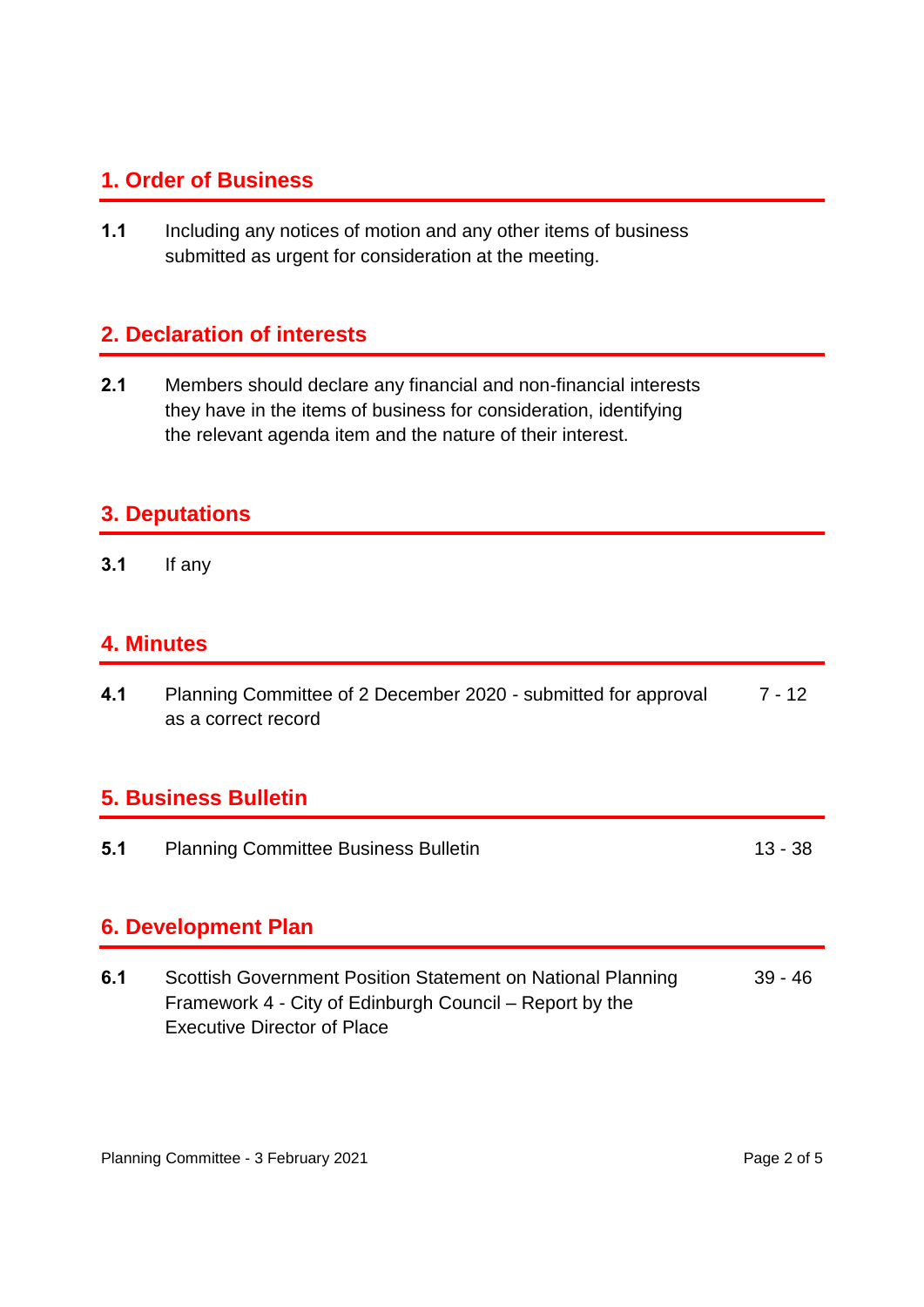| 6.2                        | Response to Scottish Government's consultation paper on<br>Mediation in the Planning System - Report by the Executive<br>Director of Place                         | $47 - 56$   |
|----------------------------|--------------------------------------------------------------------------------------------------------------------------------------------------------------------|-------------|
| <b>7. Planning Policy</b>  |                                                                                                                                                                    |             |
| 7.1                        | Annual Review of Guidance – Report by the Executive Director of<br>Place                                                                                           | $57 - 64$   |
| 7.2                        | Development Management - discretionary charges - Report by<br>the Executive Director of Place                                                                      | $65 - 76$   |
| 7.3                        | Accessibility of New Buildings – Report by the Executive Director<br>of Place                                                                                      | $77 - 86$   |
| <b>8. Planning Process</b> |                                                                                                                                                                    |             |
| 8.1                        | Coronavirus Measure and Publication of Weekly Lists and<br>Posting of Site Notices - Report by the Executive Director of<br>Place                                  | $87 - 90$   |
| 8.2                        | Edinburgh Urban Design Panel Annual Review - Report by the<br><b>Executive Director of Place</b>                                                                   | $91 - 112$  |
| 8.3                        | Land Strategy to Support Delivery of Affordable Housing and<br>Brownfield Regeneration - referral from the Housing,<br><b>Homelessness and Fair Work Committee</b> | $113 - 126$ |
| 9. Planning Performance    |                                                                                                                                                                    |             |
| 9.1                        | Housing Land Audit and Completions Programme 2020 - Report<br>by the Executive Director of Place                                                                   | $127 - 168$ |
| 9.2                        | Planning Improvement Plan - Interim Refresh – Report by the<br><b>Executive Director of Place</b>                                                                  | 169 - 202   |
| <b>10. Conservation</b>    |                                                                                                                                                                    |             |

**10.1** None.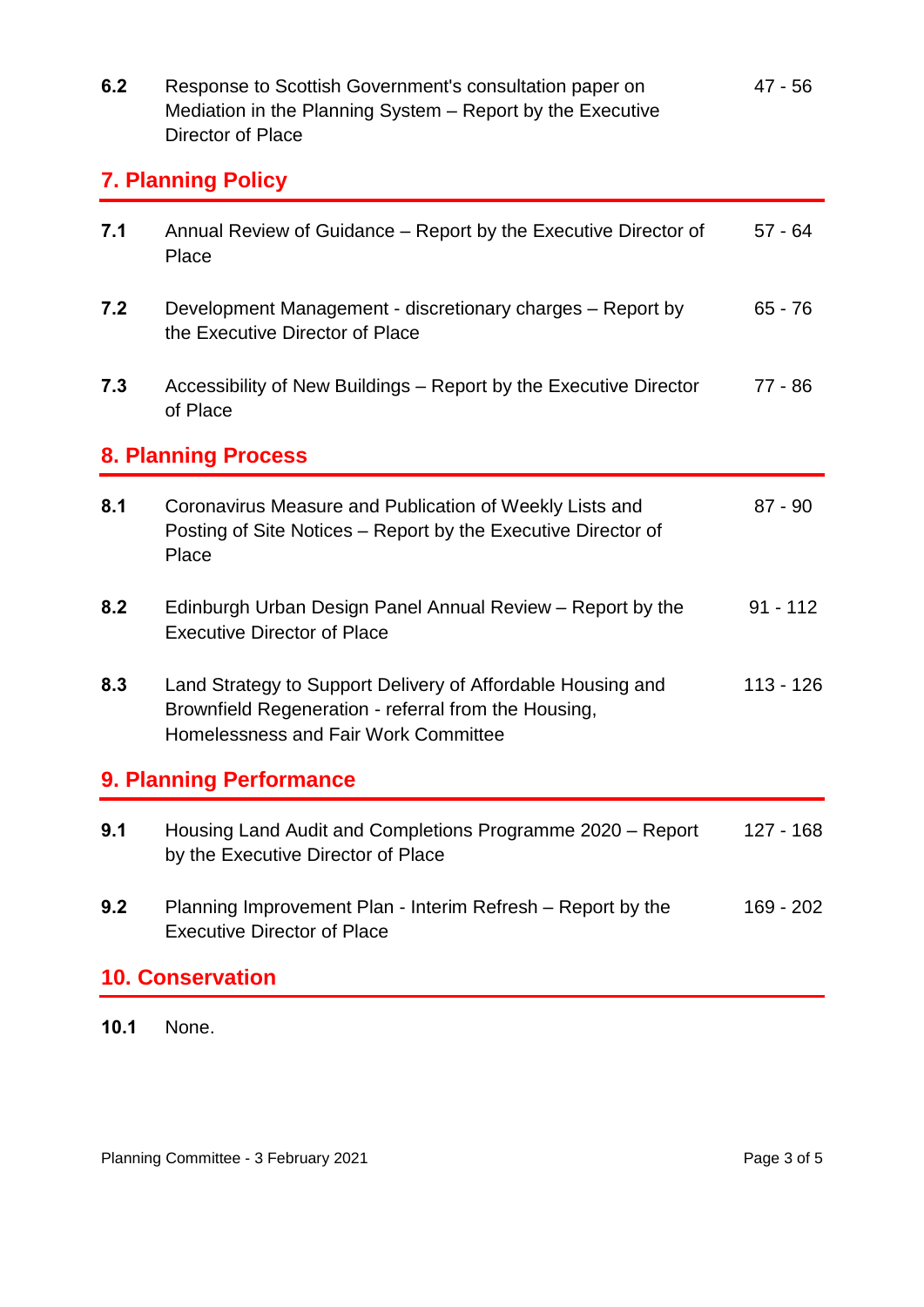#### **11. Motions**

**11.1** None.

#### **Andrew Kerr**

Chief Executive

#### **Committee Members**

Councillors Councillor Neil Gardiner (Convener), Councillor Maureen Child (Vice-Convener), Councillor Chas Booth, Councillor Mary Campbell, Councillor George Gordon, Councillor Joan Griffiths, Councillor Max Mitchell, Councillor Joanna Mowat, Councillor Hal Osler, Councillor Cameron Rose and Councillor Ethan Young

#### **Information about the Planning Committee**

The Planning Committee consists of 11 Councillors and is appointed by the City of Edinburgh Council.

# **Further information**

If you have any questions about the agenda or meeting arrangements, please contact Veronica Macmillan, Committee Services, City of Edinburgh Council, Business Centre 2.1, Waverley Court, 4 East Market Street, Edinburgh EH8 8BG, Tel 0131 529 4283, email veronica.macmillan@edinburgh.gov.uk.

The agenda, minutes and public reports for this meeting and all the main Council committees can be viewed online by going to [www.edinburgh.gov.uk/cpol.](http://www.edinburgh.gov.uk/cpol)

#### **Webcasting of Council meetings**

Please note this meeting may be filmed for live and subsequent broadcast via the Council's internet site.

The Council is a Data Controller under the General Data Protection Regulation and Data Protection Act 2018. We broadcast Council meetings to fulfil our public task